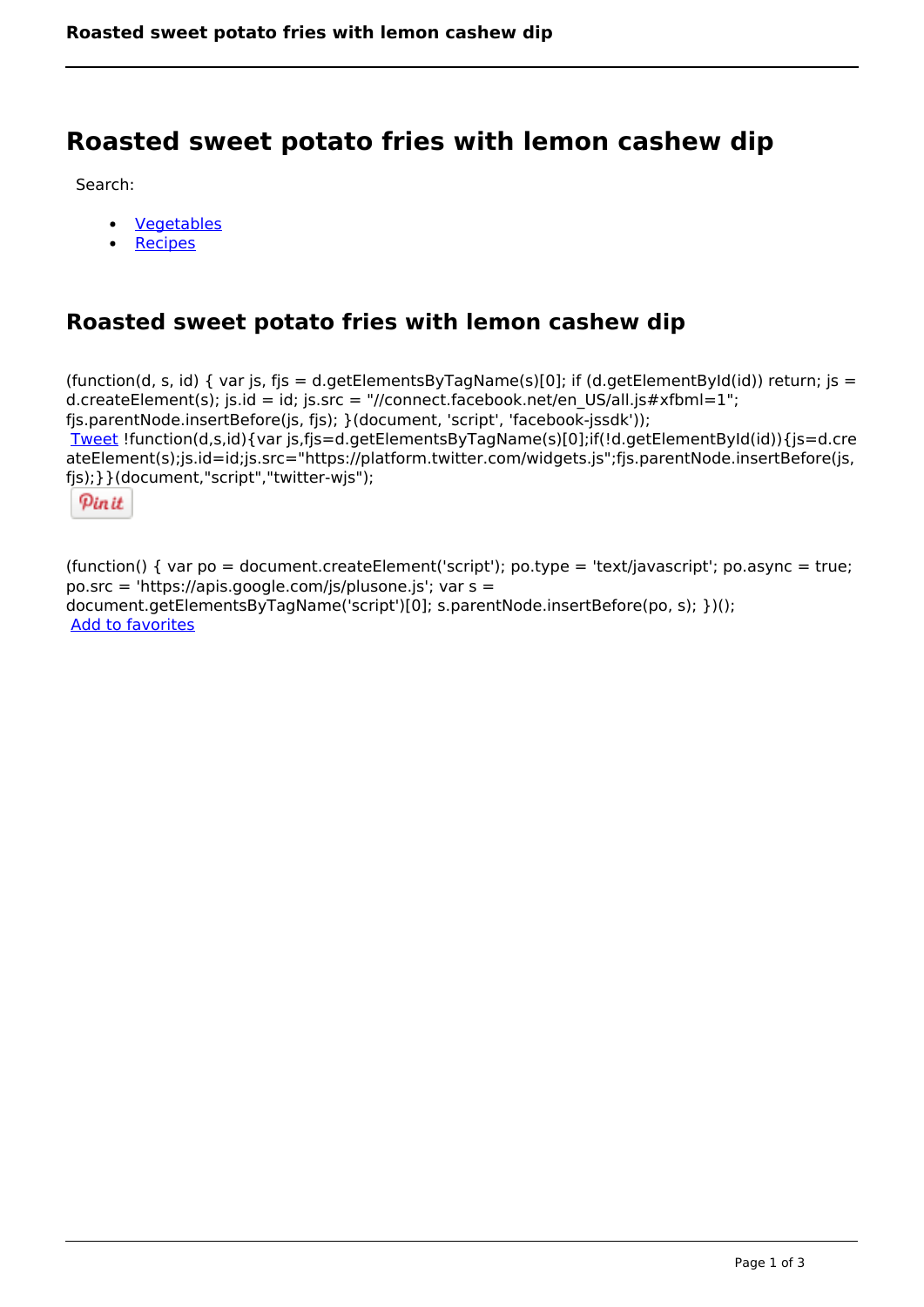## **Roasted sweet potato fries with lemon cashew dip**



#### Rate this recipe

0 people are cooking this [Count me in](https://www.naturalhealthmag.com.au/flag/flag/favorites/2411?destination=printpdf%2F2411&token=2d3b2f33d7737713fe4e5df8f97e0ee1)

Bake them in a little healthy oil, and use low GI sweet potatoes to keep blood sugars stable. They're a good source of dietary fibre too; you'll struggle to over-eat these. They're just as good (if not better) than the ones you'll find at the takeaway, just be sure to share them around!

### **Ingredients** (serves 2)

- 2 large orange sweet potatoes, cut into fries
- 1 tbsp extra-virgin olive oil
- 1 tsp Himalayan salt
- $\cdot$   $\frac{1}{2}$  tsp each of cinnamon and paprika
- 2 tbsp cashew butter
- 1 tbsp tahini
- 1 tbsp extra-virgin olive oil, extra
- 1 clove garlic, crushed
- 1 tsp rice malt syrup
- 2 tbsp lemon juice
- 3–5 tbsp water
- 1 tbsp chopped rosemary (optional)

#### **Method**